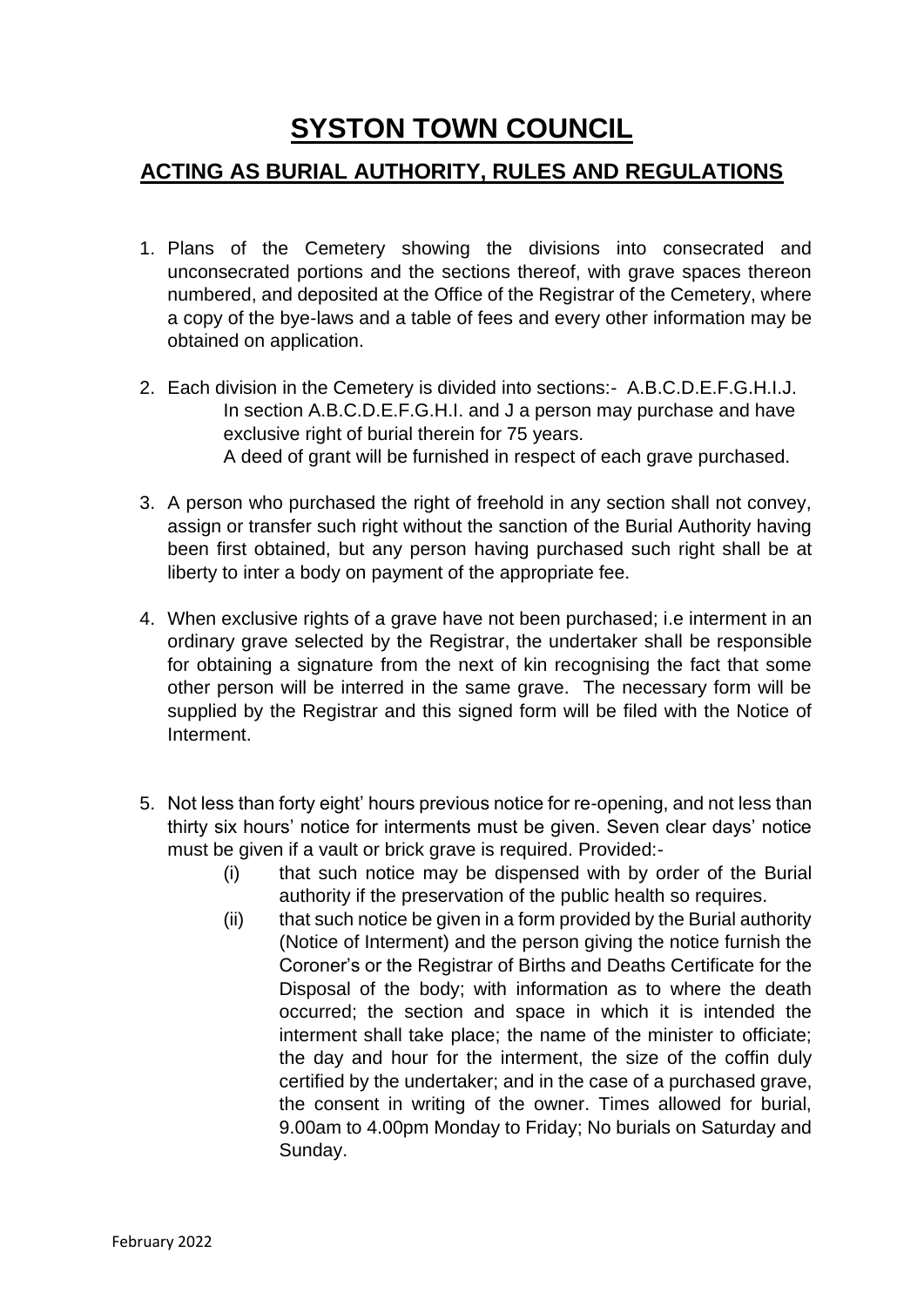- 6. Each grave in the Cemetery shall be 8 feet by 4 feet, interments and caskets interred at the approval of the Burial Authority.
- 7. All earthen graves shall be dug, filled in and turfed over by the person appointed by the Burial Authority. No permanent mounds will be allowed. All vaults and brick graves, are to be made and opened at the expense of the parties requiring the same under the superintendence of the person appointed by the Burial Authority. Walls of the vaults must be 9 inches thick all round. The walls of brick graves must be 4 1/2 inches thick and the interior of the grave must be rendered with water proof cement rendering, and they must be built to within 24 inches of the surface.
- 8. Nobody shall be buried in any vault or walled grave, unless the coffin be separately intombed in an airtight manner, by properly cemented stone or brick work, which shall never be disturbed. Coffin of wood, or wood derivative only will be allowed on graves in which exclusive right of burial has not been purchased in perpetuity.
- 9. Every person who, in the Cemetery buries a body in a grave space shall pay to the Burial Authority, as a charge for the use of the Cemetery, fees in accordance with the scale of fees set forth in the Table of Fees and Charges.
- 10.Every person, who in the Cemetery erects a grave stone, monument or memorial shall submit to the Registrar of the Cemetery, if supplied and installed by a reputable stone mason, a drawing showing the form and materials of such grave stone, monument memorial together with a copy of the inscription intended to be cut thereon, which must be approved by him prior to the erection of fixing of same. All such grave stones, monuments and memorials shall only be allowed in the Cemetery subject to approval of the Burial Authority, and must be marble, stone or slate except with the express consent of the Burial Authority. No monument to exceed 3 feet 9 inches in height. Every person who in the Cemetery erects a monument, memorial, headstone or kerb (not being a receptacle or article chargeable under bye-law 13) shall pay to the Burial Authority for the privilege of doing so, the fees in accordance with the scale set forth in the Table of Fees and Charges. Registrar to be informed of the date of fixing in advance.
- 11.We reserve the right to lay flat any unstable memorial that is found to be unsafe.
- 12.All memorials to be of standard size to be agreed by the Town Council on the garden of Remembrance. Size should not exceed 12 inches by 12 inches by 10 inches.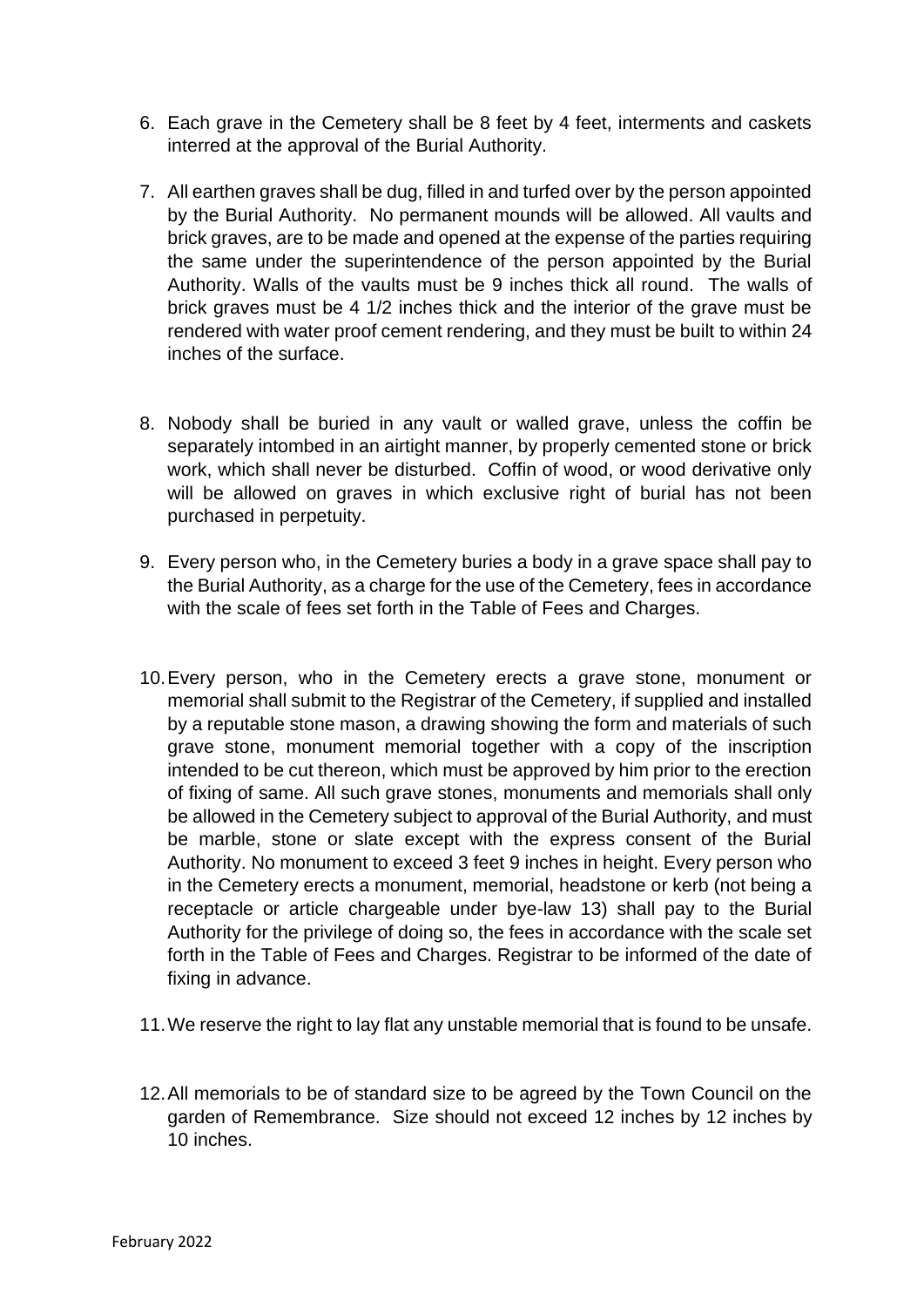- 13.The re-turfing of the graves is to be carried out only by the Registrar or his assistants. No ornaments, plants, bushes or decorations will be allowed without the approval of the Burial Authority, and all inappropriate ornaments will be rejected. Inappropriate articles placed on a grave may be removed from the Cemetery without the owner's permission.
- 14.Every receptacle or other articles bearing any form of inscription as a memorial (not being a headstone or kerb, or otherwise chargeable under the scale of fees as such) to be placed on a grave in the Cemetery must first be submitted to the Registrar of the Cemetery and a fee paid, and no such receptacle or article shall be placed on any grave until approval has been received. Any such article or receptacle shall not exceed eighteen inches in height and shall not have a base measurement exceeding twelve inches square.
- 15.Every gravestone, monument and other materials shall be conveyed into the Cemetery on suitable vehicles and any injury done to the grounds and walks thereby shall be made good by the persons causing same.
- 16.All monuments, tablets, tombs, gravestones, kerbs and palisades are to be kept in repair by the owners and if not repaired after due notice, may be removed by arrangement with the Burial Authority. If all attempts to contact the owner have been exhausted without result, the Burial Authority have the right to the removal.
- 17.No unauthorised gravestone of any kind to be allowed. No hewing or dressing of stone to be done within the Cemetery. Mats, canvas or boards to be used for protection of the grass or turf, as the Registrar or his attendants may direct. All work when commenced, to be continued day by day until completed. Copper clamps only, to be used in tablets and monuments.
- 18.Kerbs enclosing two or more adjacent graves will be allowed at a single fee on sections A-G inclusive. Kerbs are not allowed in Sections A.B.H.I. and J inclusive.
- 19.The owner of the grave is responsible for the upkeep of the grave in perpetuity.
- 20.The Burial Authority do not undertake any responsibility for the repair and cleaning of the monuments. The amount of attention to be given in consideration of the fees mentioned in the Table of Fees must at all times be in absolute discretion of the Burial Authority.